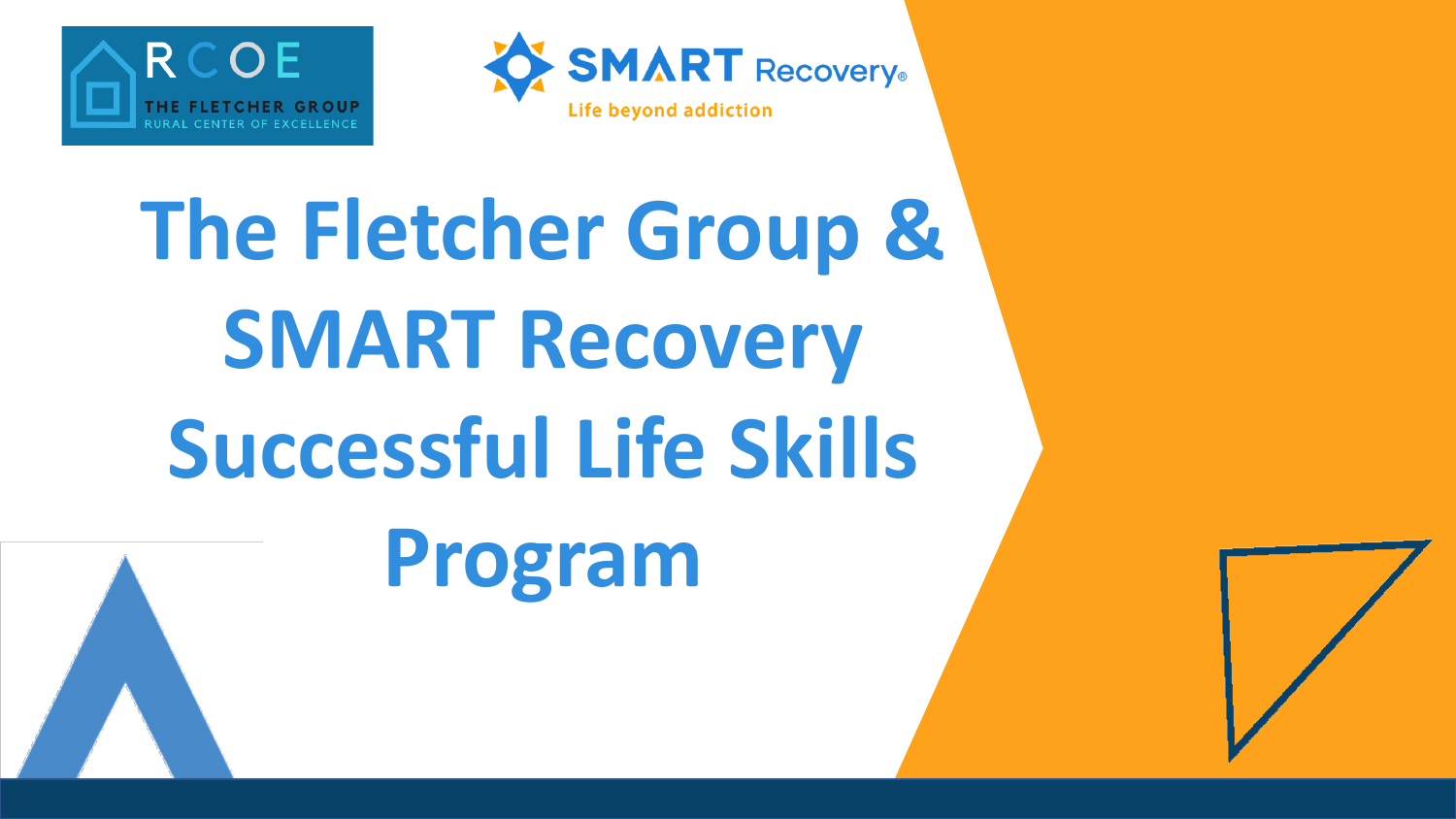

- A 501(c)3 established in 1994
- Volunteer-driven organization
- Mutual support meetings (online and in-person)
- Self-Empowering Approach
- Evidence-based
- Abstinence-Oriented (MAT Friendly)
- Both alternative and Complementary



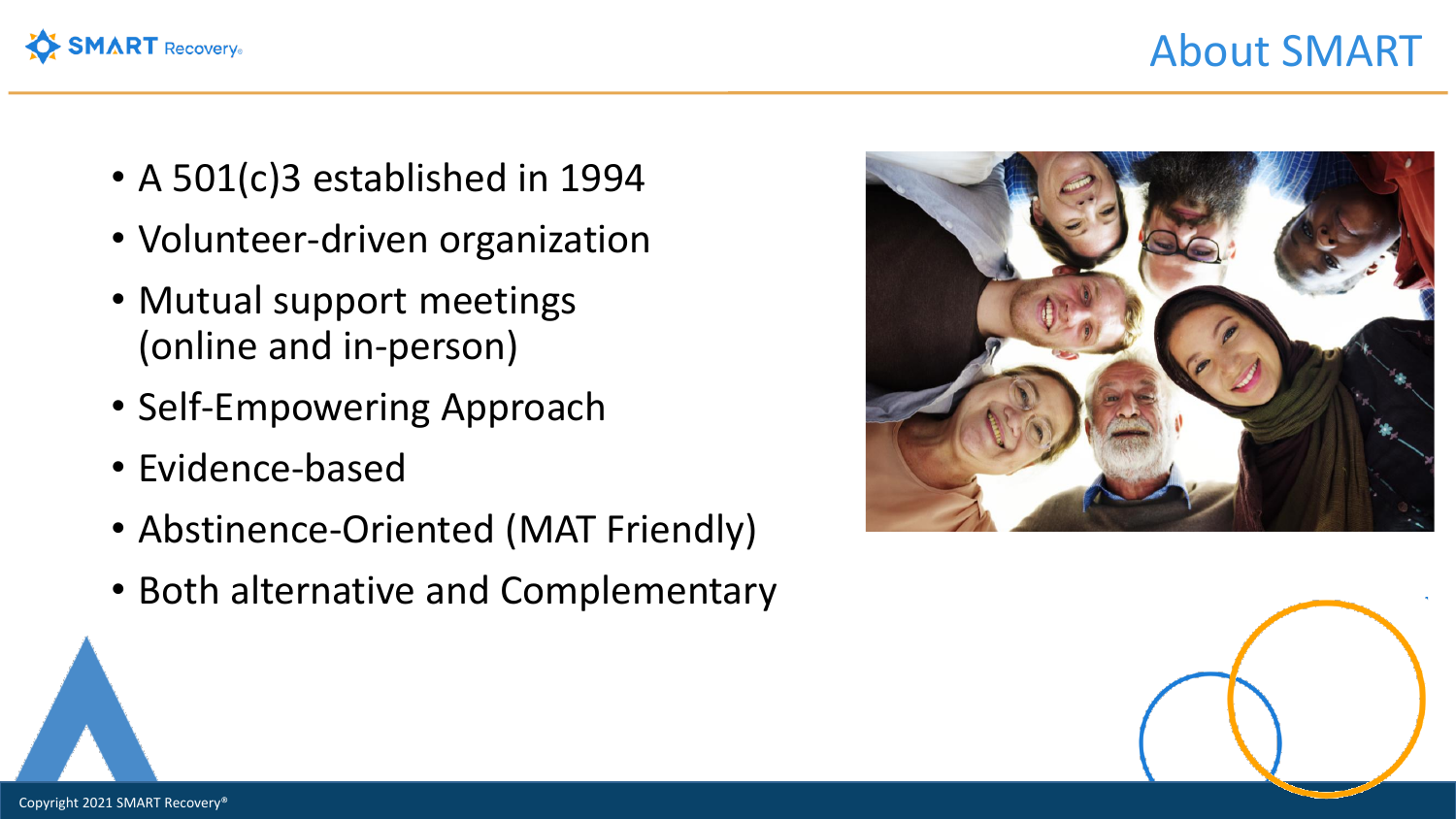

## $-02 - 03 - 0$ Live a balanced life. Build and maintain Cope with urges. Manage thoughts, feelings and motivation. behaviors.

- SMART and Successful Life Skills are built around this approach
- The Successful Life Skills Handbook is organized around these core concepts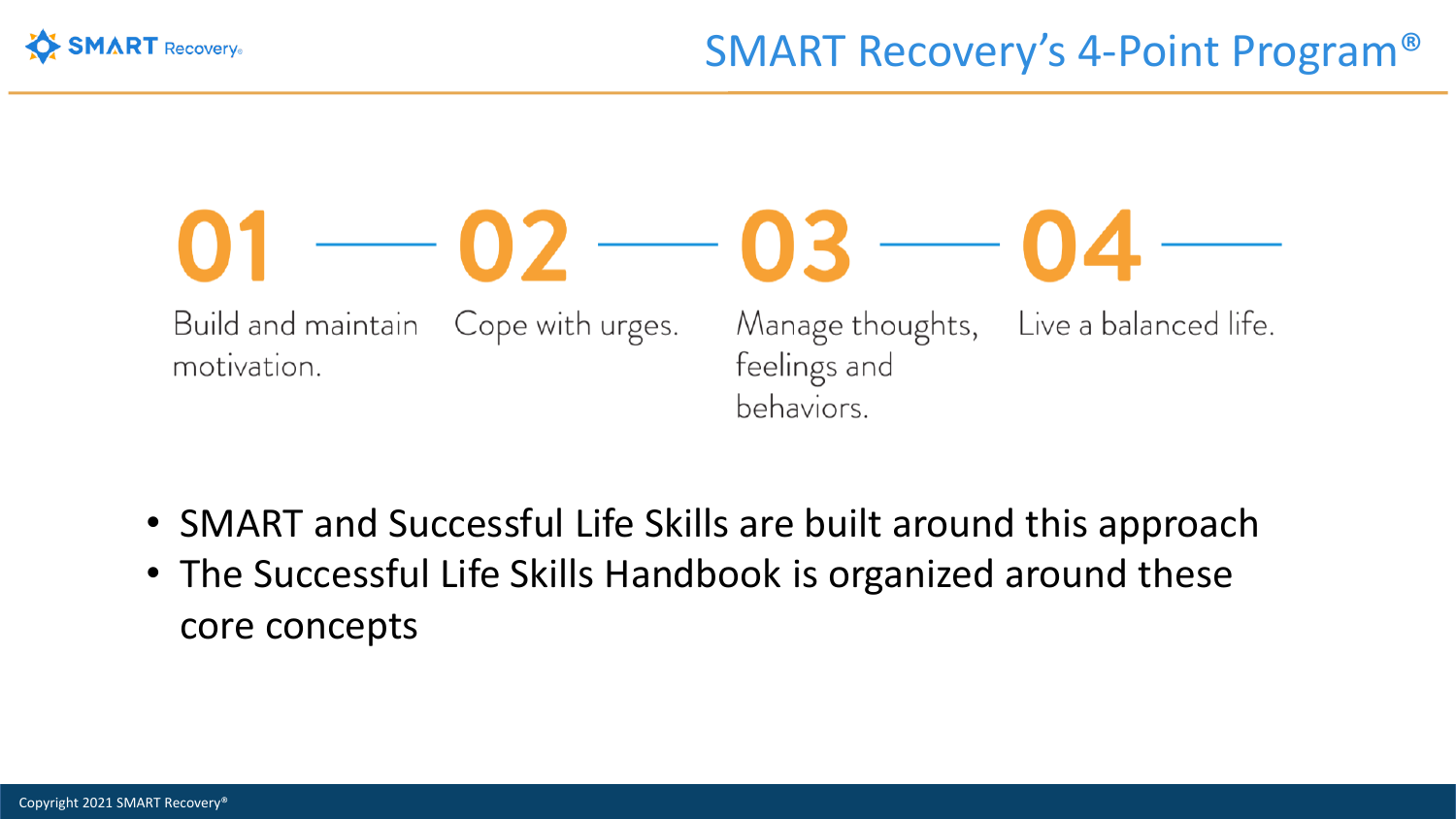



- *Successful Life Skills* workbook
- Self-empowering approach
- Uses SMART's 4 Points as a framework
- Focuses on tools for recovery and everyday living
- Designed for residents working towards greater independence
- Successfully used in recovery homes, prisons, jails, and reentry programs.

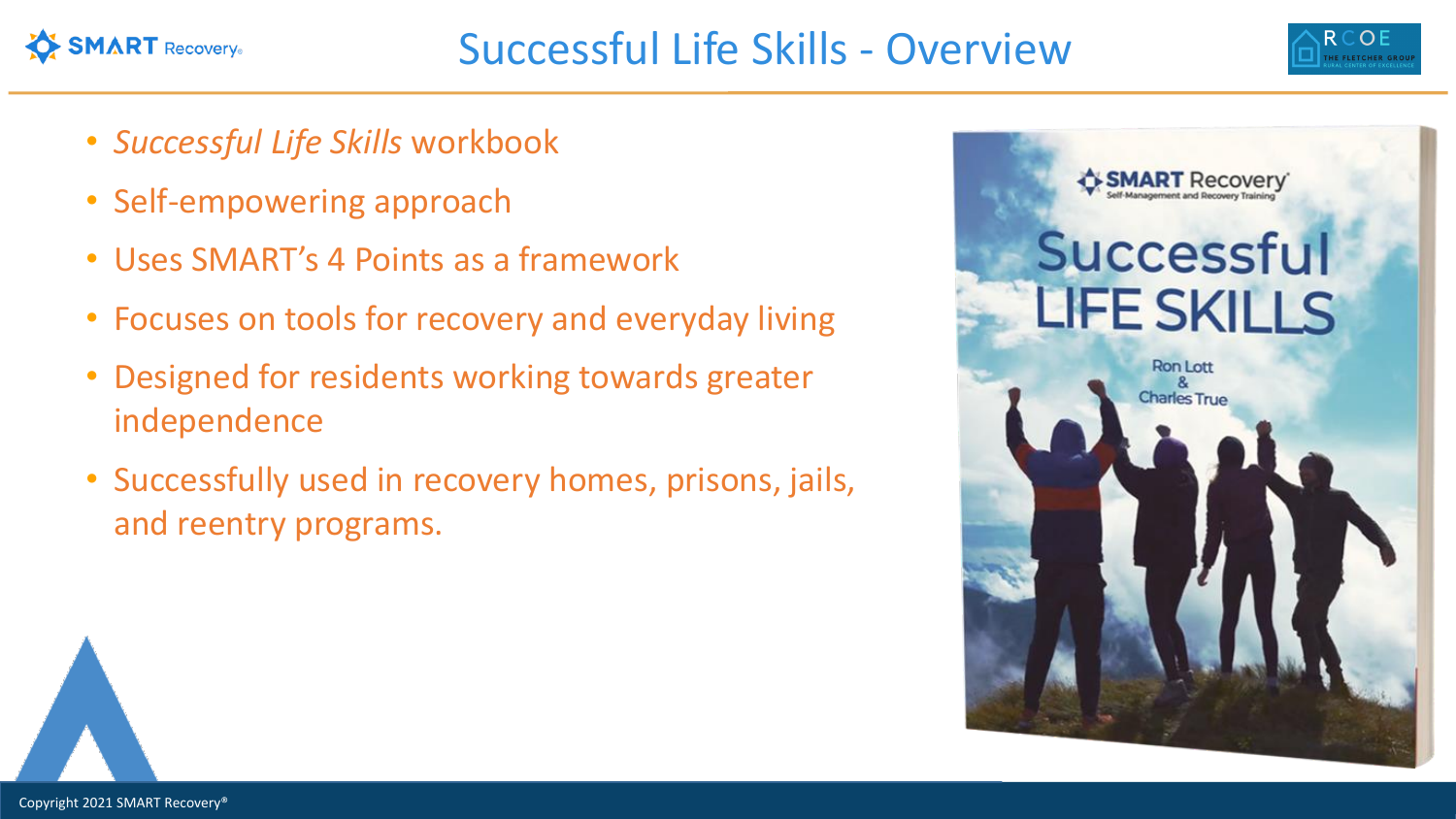

• Locus of Control

**SMART** Recovery®

- Recovery Capital
- Effective management of thoughts, feelings, and behaviors
- Handling stress and daily challenges
- Job skills and financial management concepts
- Achieving lifestyle balance



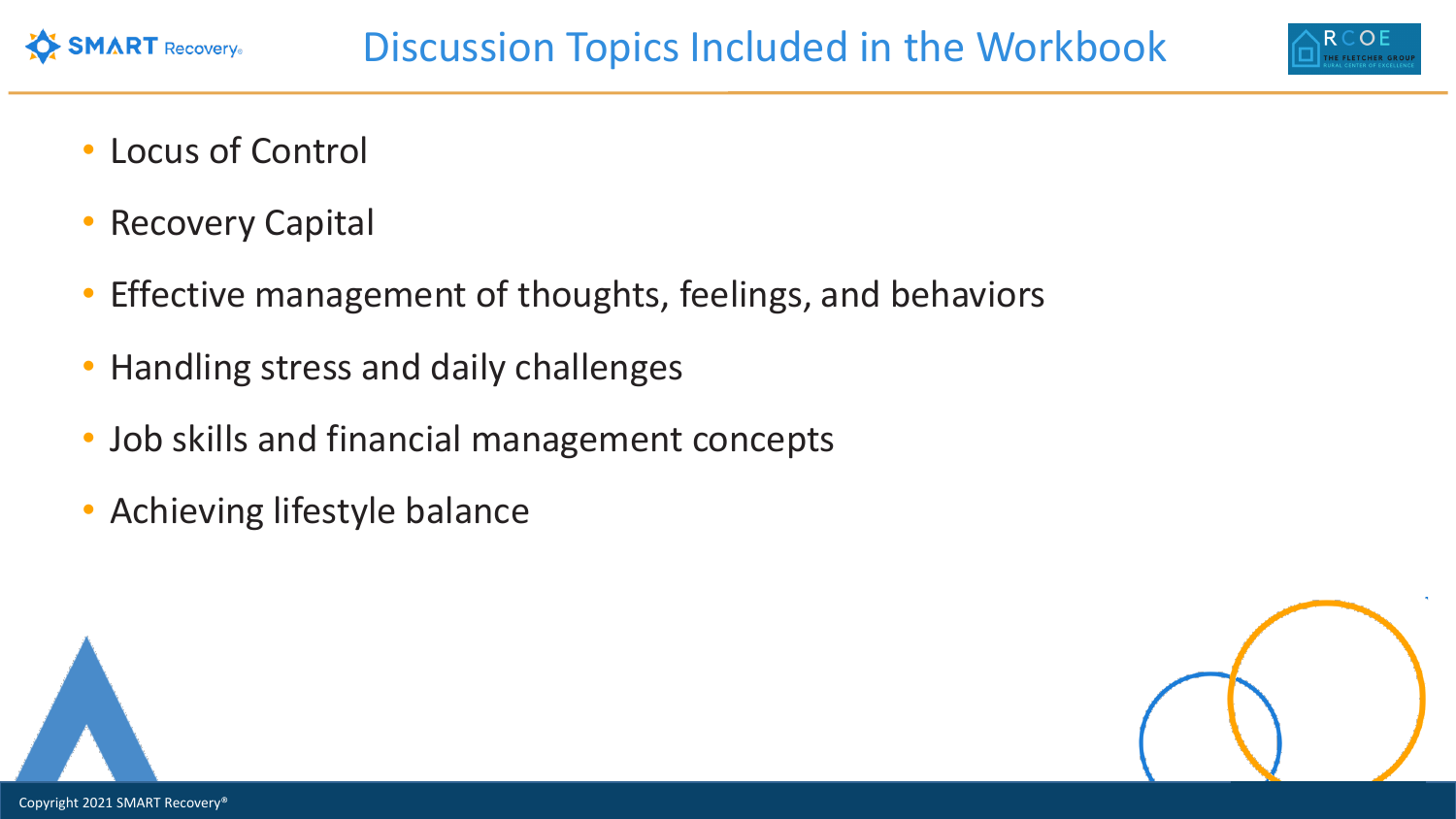



• Now that you know what you want for your future and what you need to get there, you need a plan. Changes I want to make:

\_\_\_\_\_\_\_\_\_\_\_\_\_\_\_\_\_\_\_\_\_\_\_\_\_\_\_\_\_\_\_\_\_\_\_\_\_\_\_\_\_\_\_\_\_\_\_\_\_\_\_\_\_\_\_\_\_\_\_\_\_\_\_\_\_\_\_\_\_\_\_\_\_\_\_\_\_

\_\_\_\_\_\_\_\_\_\_\_\_\_\_\_\_\_\_\_\_\_\_\_\_\_\_\_\_\_\_\_\_\_\_\_\_\_\_\_\_\_\_\_\_\_\_\_\_\_\_\_\_\_\_\_\_\_\_\_\_\_\_\_\_\_\_\_\_\_\_\_\_\_\_\_\_\_

\_\_\_\_\_\_\_\_\_\_\_\_\_\_\_\_\_\_\_\_\_\_\_\_\_\_\_\_\_\_\_\_\_\_\_\_\_\_\_\_\_\_\_\_\_\_\_\_\_\_\_\_\_\_\_\_\_\_\_\_\_\_\_\_\_\_\_\_\_\_\_\_\_\_\_\_\_

\_\_\_\_\_\_\_\_\_\_\_\_\_\_\_\_\_\_\_\_\_\_\_\_\_\_\_\_\_\_\_\_\_\_\_\_\_\_\_\_\_\_\_\_\_\_\_\_\_\_\_\_\_\_\_\_\_\_\_\_\_\_\_\_\_\_\_\_\_\_\_\_\_\_\_\_\_

\_\_\_\_\_\_\_\_\_\_\_\_\_\_\_\_\_\_\_\_\_\_\_\_\_\_\_\_\_\_\_\_\_\_\_\_\_\_\_\_\_\_\_\_\_\_\_\_\_\_\_\_\_\_\_\_\_\_\_\_\_\_\_\_\_\_\_\_\_\_\_\_\_\_\_\_\_

- How important are these changes? (scale of 1-10, with 10 highest):
- How confident am I that I can make these changes? (1-10 scale):
- Most important reasons to make these changes:

\_\_\_\_\_\_\_\_\_\_\_\_\_\_\_\_\_\_\_\_\_\_\_\_\_\_\_\_\_\_\_

\_\_\_\_\_\_\_\_\_\_\_\_\_\_\_\_\_\_\_\_\_\_\_\_\_\_\_\_\_\_\_\_\_

- Steps to make the changes:
- How other people can help me:
- I will know my plan is working when: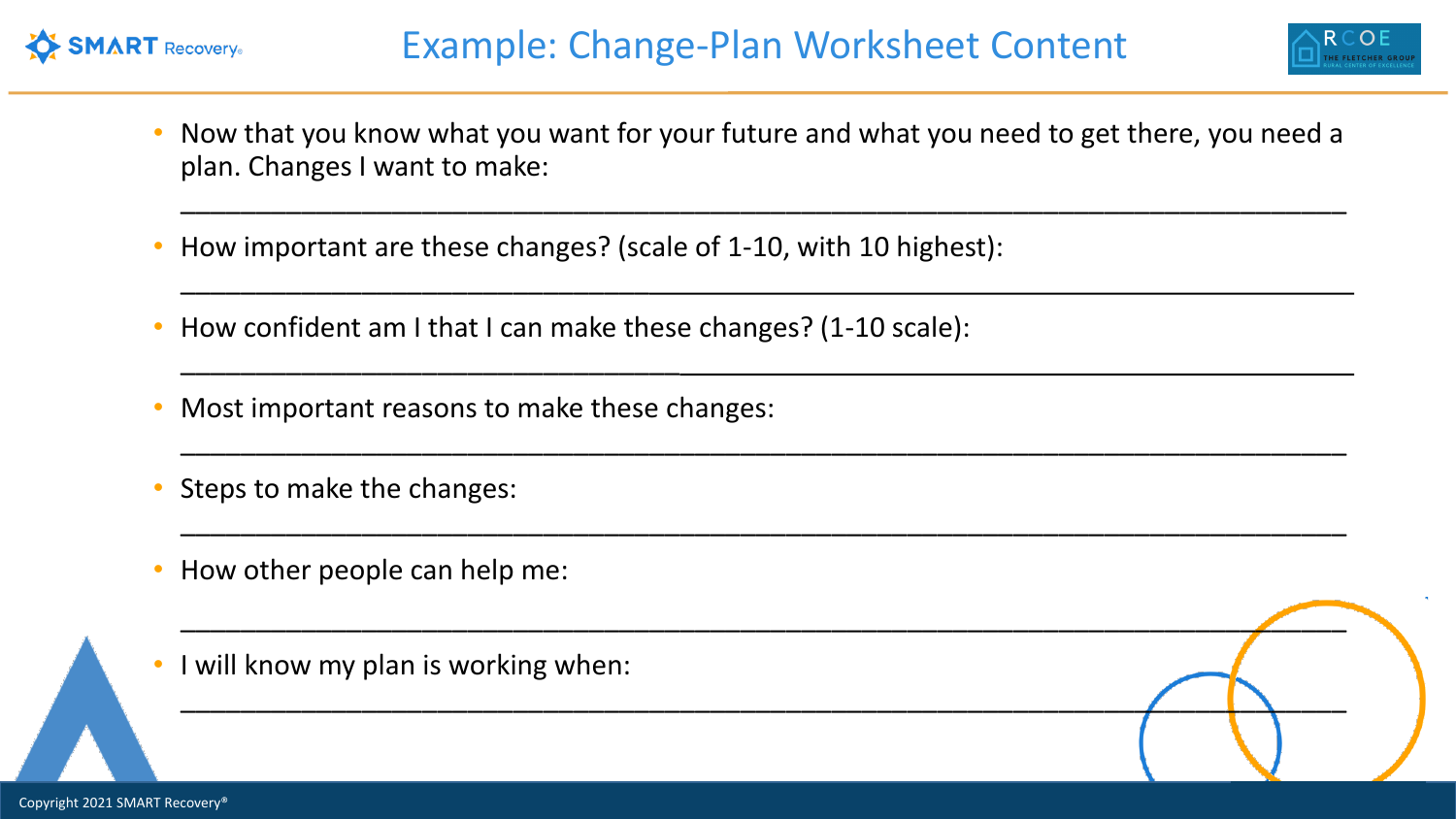



## **The Fletcher Group RCOE Initiative…**

- Is fully funded by a grant from the Health Resources & Services Administration (HRSA)
- Uses SMART's Successful Life Skills (SLS) handbook and curriculum
- Provides a 12-Session program led by a trained SMART SLS facilitator
- Is provided at no cost to recovery homes
- Partners with the University of Kentucky for an anonymous survey component
- Provides stipends of up to \$1,200 for participating homes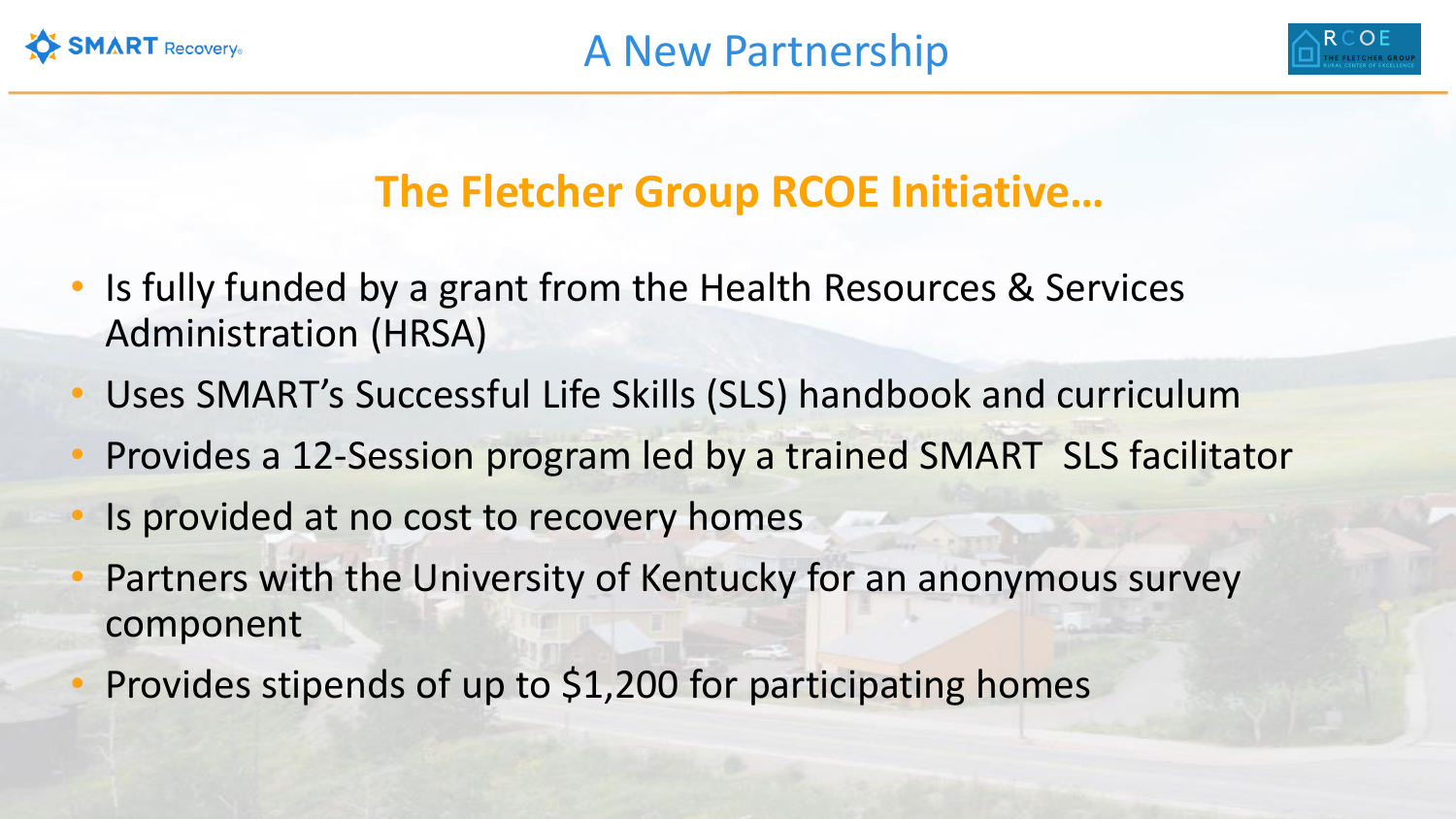



## **Open Discussion**